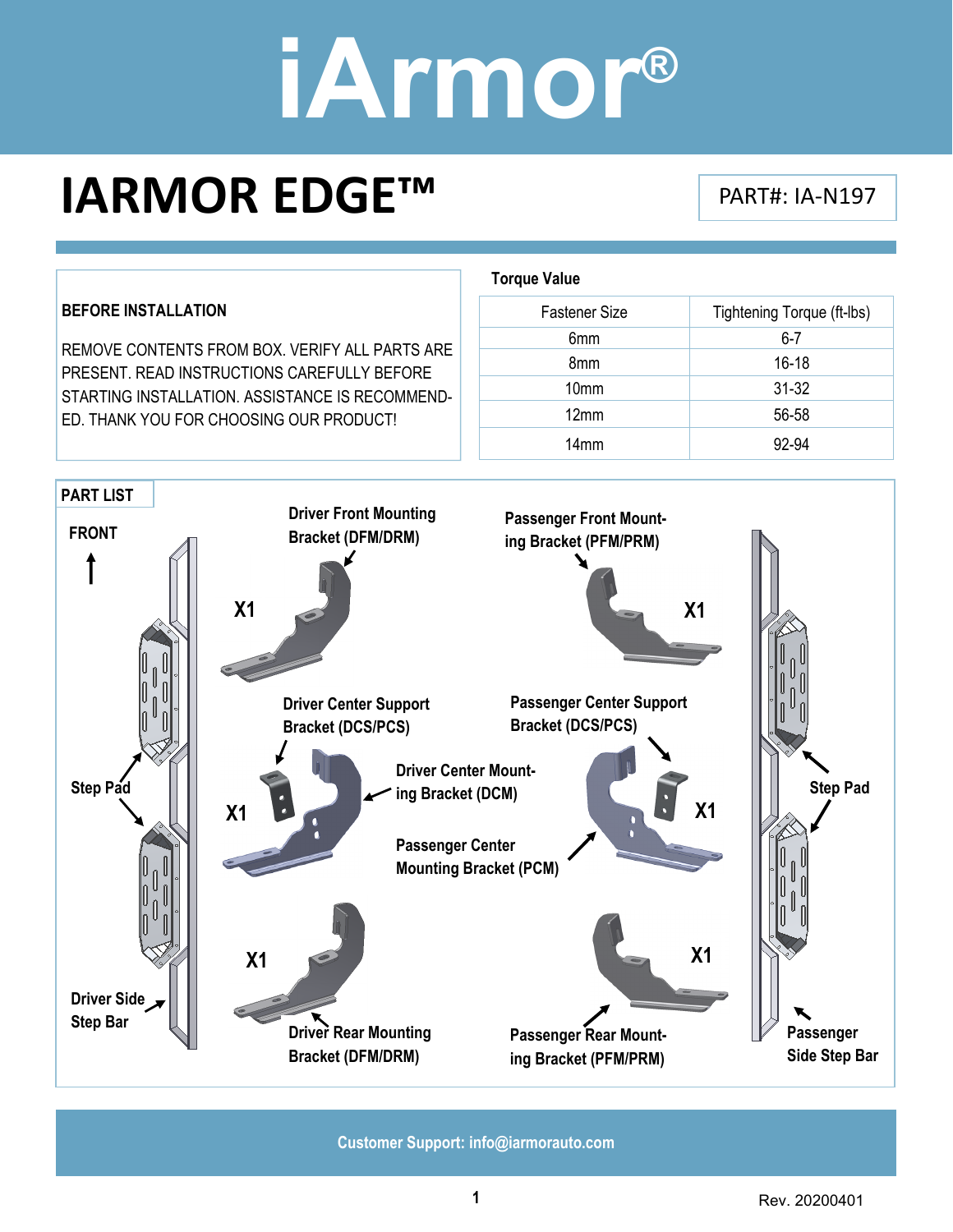

The instruction here is for your reference only. We strongly recommend the professional installer for best result. We are not responsible for any damage caused by the installation.

#### **STEP 1**

Install the Step Pads onto the step bars with (32) M6X1-20 T-Bolts, (32) M6 Large Flat Washers, (32) M6X1Nylon Lock Nuts and (8) M6X1-20 Flat Sunk Head Bolts.



#### **STEP 2**

**(8) M6x1-20 T-Bolts (8) M6 Large Flat Washers (8) M6X1 Nylon Lock Nuts** 

Start the installation under the passenger side of the vehicle. Locate the mounting locations along the bottom and inner side of the body panel, **(Fig 1)**. **NOTE**: It may help to hold a Bracket up in place to help determine the mounting holes to use along the bottom and inner side of the body.

M6X1-20 Flat Sunk Head Bolt

M8X1.25-20 Round Head Bolt

**X8** 

**X4** 



**of body panel illustrated**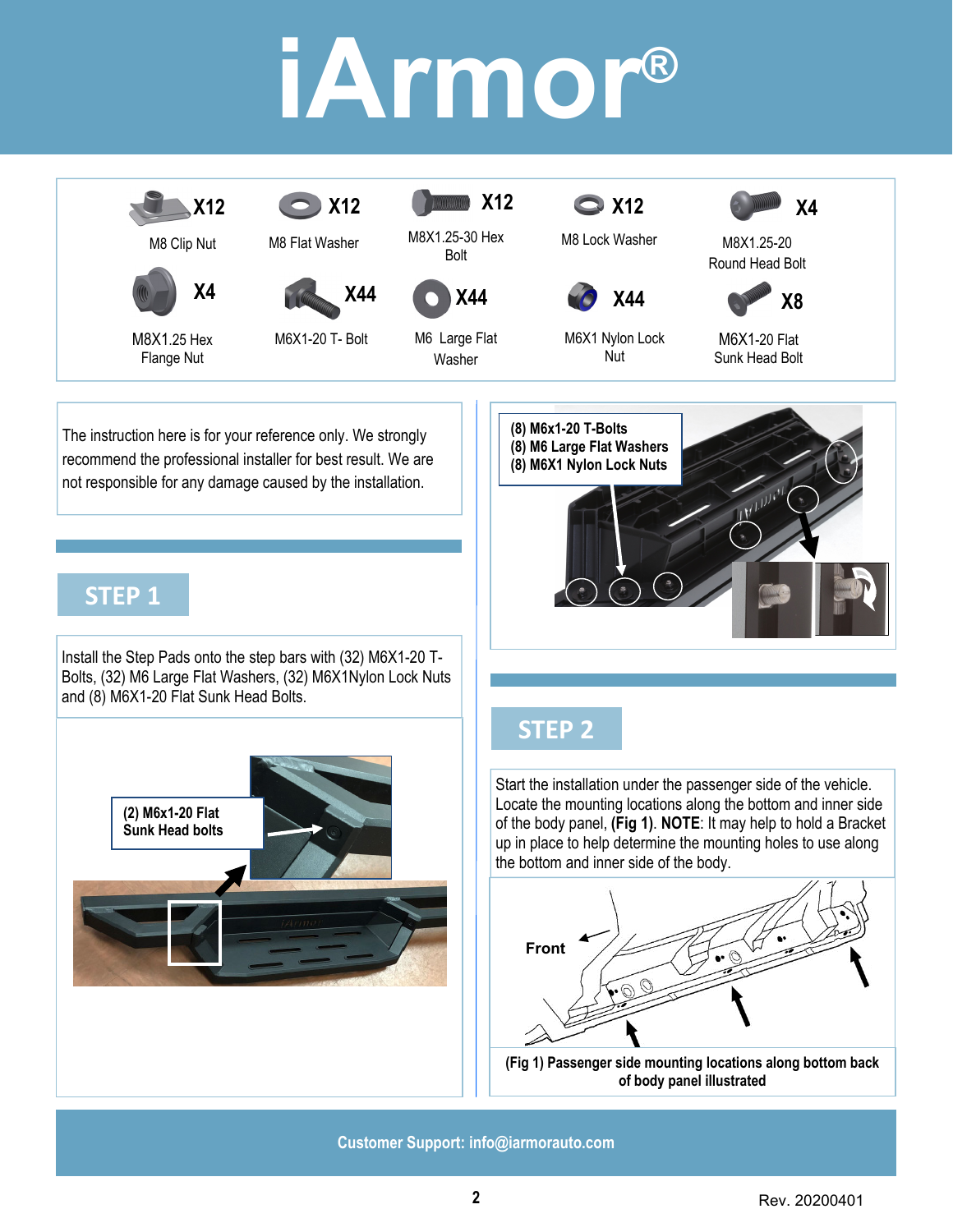#### **STEP 3**



#### **STEP 4**

Select (1) Passenger Front Mounting Bracket (**PFM/PRM**) . Attach the Bracket to the (2) M8 Clip Nuts with (2) M8X1.25-30 Hex Bolts, (2) M8 Lock Washers and (2) M8 Flat Washers, **(Fig 4 & 5)**. Snug but do not fully tighten the hardware.

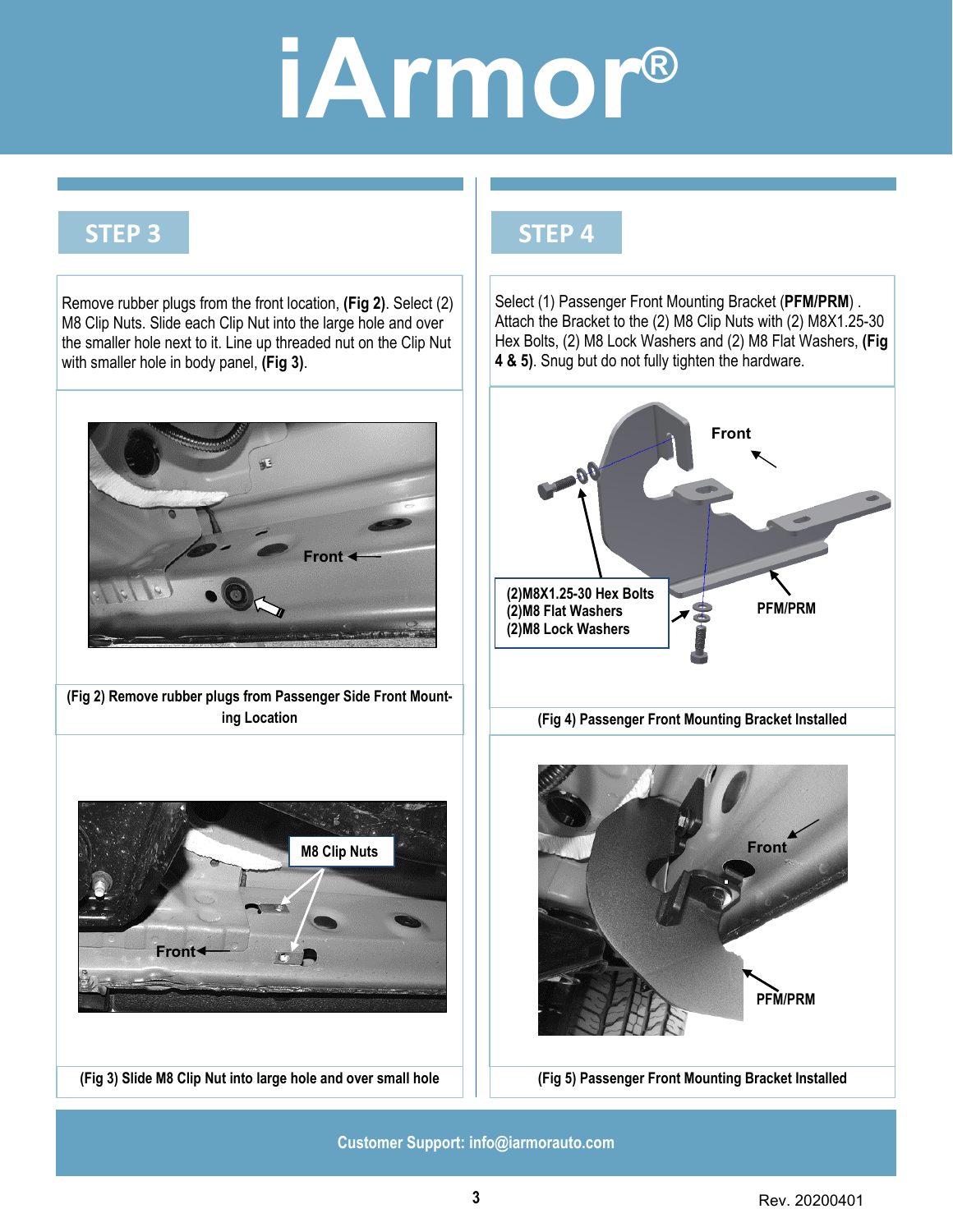#### **STEP 5**

Move to Passenger Side Center Mounting location along the body, **(Fig 6)**. Attach the Passenger Center Support Bracket (**DCS/PCS**) onto the Passenger Center Mounting Bracket (**PCM**) with (2)M8X1.25-20 Round Head Bolts and (2) M8X1.25 Hex Flange Nuts, (**Fig 7**). Repeat **Steps 2—4** to install the Assembled Passenger Center Mounting Bracket, **(Fig 8)**. Do not tighten hardware at this time.



**(Fig 6) Passenger Side Center Mounting Location** 





#### **STEP 6**

Move to Passenger Side Rear Mounting location along the body, **(Fig 9)**. Repeat **Steps 2—4** to install the Passenger Rear Mounting Bracket (**PFM/PRM**), **(Fig 10)**. Do not tighten hardware at this time.



**(Fig 9) Passenger Side Rear Mounting Location** 



**(Fig 10) Passenger Rear Mounting Bracket Installed**